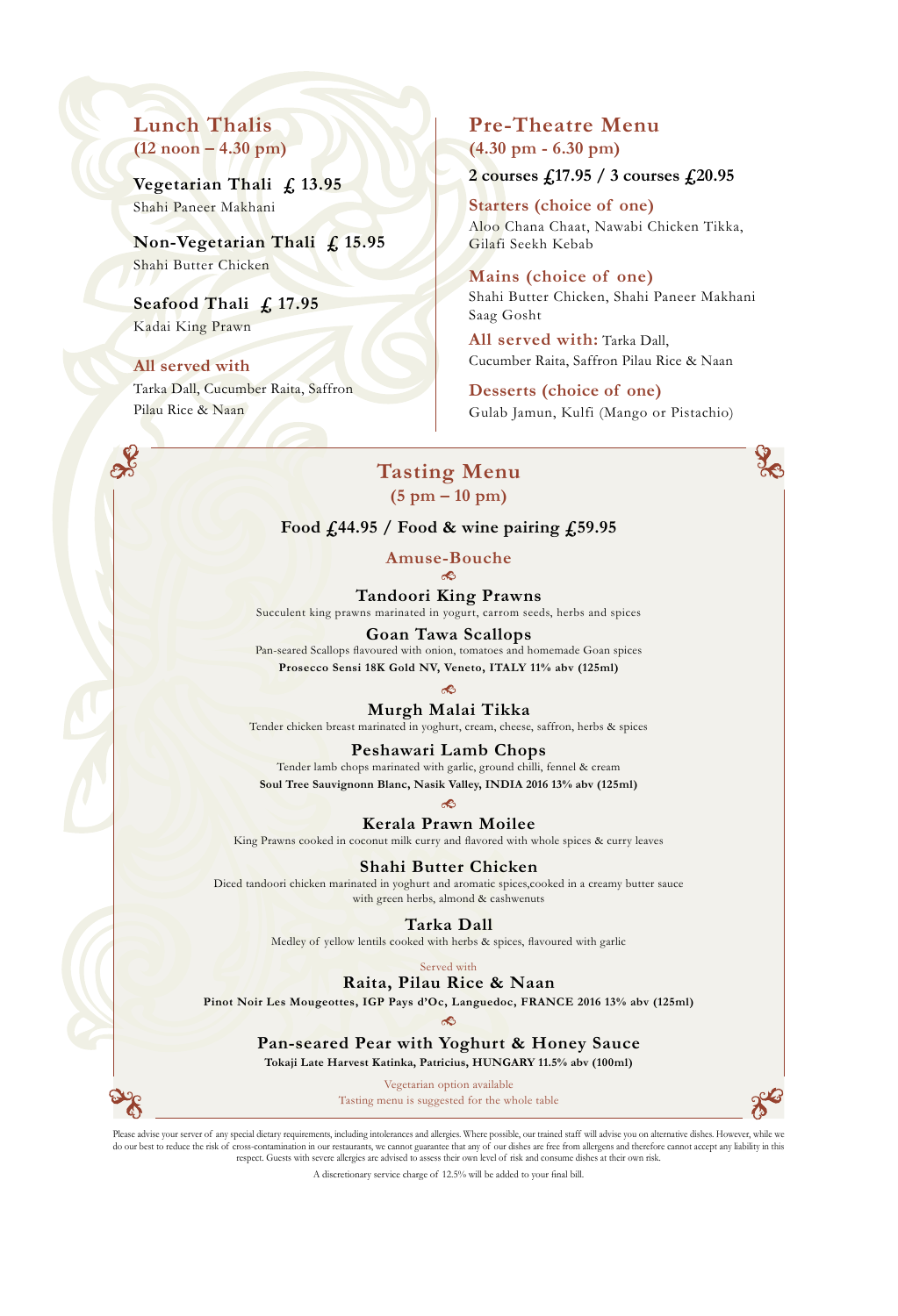## **Starters**

| <b>Mulligatawny Soup</b><br>A richly flavoured lentil soup with herbs & spices - national soup of India                                                | £6.95            |
|--------------------------------------------------------------------------------------------------------------------------------------------------------|------------------|
| Anaar Avocado & Mango Salad<br>Fresh mango, avocado & pomegranate mixed with chickpeas, glazed in olive oil with a light balsamic vinaigrette dressing | £6.95            |
| Aloo Chana Chaat<br>Potatoes and chickpeas mixed with fresh coriander, herbs, tamarind sauce, yoghurt, chaat masala & pomegranate                      | £6.95            |
| Samosa (Lamb Or Vegetable)<br>Crispy pastry stuffed with lamb minced meat or vegetables, onions & spices                                               | £6.95            |
| Onion Bhaji<br>Crispy onion fritters coated in gram flour, mixed with exotic herbs & spices, shallow fried                                             | $f_{\rm s}$ 6.95 |
| Achari Paneer Tikka<br>Chunks of Indian cottage cheese marinated in pickle & cooked in tandoor                                                         | £7.95            |
| Nawabi Chicken Tikka<br>Boneless chicken breast marinated in yoghurt with mild spices & cooked in tandoor                                              | $f_{\rm s}$ 7.95 |
| <b>Chicken Chaat</b><br>Chicken breast pieces tossed in a mixture of onions, tomatoes, cucumber, lemon juice & tangy spices                            | $f_{\rm s}$ 7.95 |
| Gilafi Seekh Kebab<br>Minced lamb blended with fresh coriander, mixed herbs, coated with pimentos & cooked in tandoor                                  | £7.95            |
| <b>Murgh Malai Tikka</b> (Signature)<br>Tender chicken breast marinated in yoghurt, cream, cheese, saffron, herbs & spices cooked in tandoor           | f, 7.95          |
| <b>Peshawari Lamb Chops</b> (Signature)<br>Tender lamb chops marinated with garlic, ground chilli, fennel, cream & cooked in tandoor                   | $f_{\rm s}$ 7.95 |
| Ajwaini Salmon Tikka (Signature)<br>Scottish salmon chunks marinated with garlic, herbs & spices, yoghurt, lovage seeds & cooked in tandoor            | $f_{\rm s}$ 7.95 |
| <b>King Prawn Shashlik</b> (Signature)<br>Fresh water King Prawns marinated in exotic spices, cooked in tandoor with onions, tomatoes & peppers        | $f_{\rm s}$ 7.95 |
| <b>Goan Tawa Scallops</b> (Signature)<br>Pan-seared scallops flavoured with onions, tomatoes & home-made Goan spices                                   | £7.95            |
| Vegetarian Mixed Platter<br>Vegetable Samosa, Achari Paneer Tikka, Onion Bhaji                                                                         | £7.95            |
| <b>Assorted Meat Platter</b><br>Lamb Samosa, Nawabi Chicken Tikka, Gilafi Seekh Kebab                                                                  | £ 8.95           |
| <b>Seafood Platter</b><br>Tandoori King Prawns, Ajwaini Salmon Tikka, Goan Tawa Scallops                                                               | £9.95            |
|                                                                                                                                                        |                  |

ြ

# **Tandoori Specialities**

| A traditional method replicated in our kitchen where ingredients are cooked in a clay oven.                                                            | $\sim$             |
|--------------------------------------------------------------------------------------------------------------------------------------------------------|--------------------|
| Chicken Tandoori<br>Spring chicken on-the-bone marinated in yoghurt, herbs & spices                                                                    | f, 12.95           |
| Nawabi Chicken Tikka<br>Boneless chicken breast marinated in yoghurt with mild spices                                                                  | f <sub>12.95</sub> |
| Gilafi Seekh Kebab<br>Minced lamb blended with fresh coriander, mixed herbs & coated with pimentos                                                     | f <sub>12.95</sub> |
| <b>Peshawari Lamb Chops</b> (Signature)<br>Tender lamb chops marinated with garlic, ground chilli, fennel & cream                                      | f, 14.95           |
| Ajwaini Salmon Tikka (Signature)<br>Scottish salmon chunks marinated with garlic, herbs & spices, yoghurt & lovage seeds                               | f. 14.95           |
| Tandoori Jhinga (Signature)<br>Succulent king prawns marinated in yoghurt, carrom seeds, herbs & spices                                                | f. 16.95           |
| <b>Tandoori Mixed Grill</b> (Signature)<br>Selection of Chicken Tandoori, Chicken Tikka, Seekh Kebab, Lamp Chop, Salmon Tikka & Tandoori Jhinga dishes | f. 18.95           |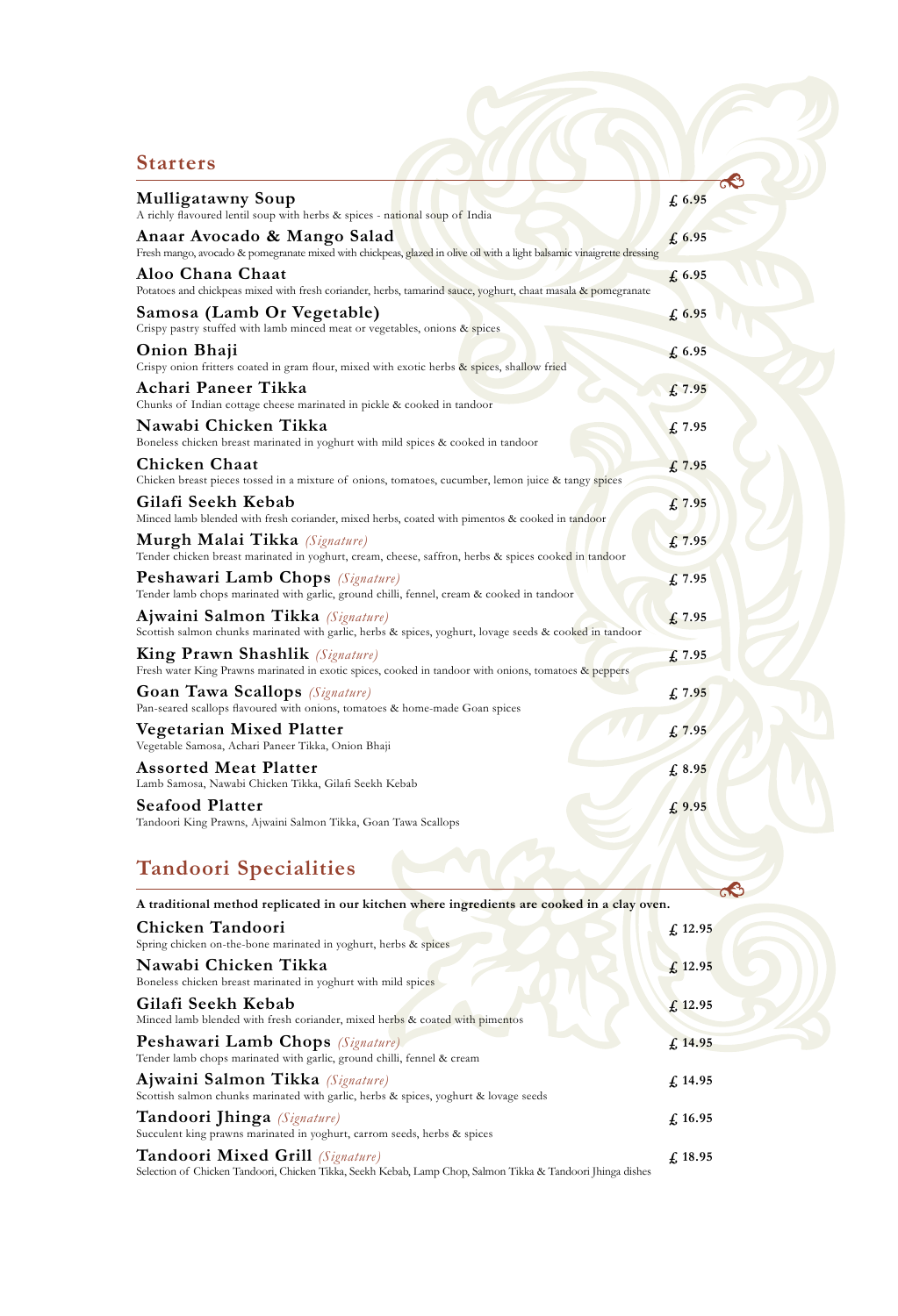# **Chef 's Specialities**

| $\infty$ | <b>Chef's Specialities</b>                                                                                                                                 |            |
|----------|------------------------------------------------------------------------------------------------------------------------------------------------------------|------------|
|          | <b>Kerala Prawn Moilee</b><br>King prawns cooked in coconut milk curry and flavoured with whole spices & curry leaves                                      | f. 17.95   |
|          | Nihari Lamb Shank<br>Slow cooked lamb shank in aromatic spiced yoghurt curry - a Mughlai recipe                                                            | £17.95     |
|          | Gosht Hydrabadi<br>Lamb cubes cooked with curry leaves, onion, cream, coconut milk in a mild sauce                                                         | £14.95     |
|          | <b>Laal Mirch Gosht</b><br>Diced pieces of tender leg of lamb, tandoor cooked and tossed in onion, garlic, ginger,<br>carrots, green peppers & poppy seeds | £14.95     |
|          | <b>Chettinad Pepper Chicken</b><br>South Indian style chicken curry cooked in onion, tomato gravy with black peppers finished with coconut milk            | £14.95     |
|          | Parsi Chicken Zardaloo<br>Medium spiced Parsi style chicken curry flavoured with dried apricot & topped up with straw potatoes                             | f. 14.95   |
|          | Malwa Mango Chicken<br>Chicken cooked in mild, sweet mango sauce with almonds, coconut & cream                                                             | f, 14.95   |
|          | Chicken Tikka Masala<br>Barbecued chicken tossed in an exotic tomato sauce with a hint of fenugreek with almonds, coconut & cream                          | £14.95     |
|          | <b>Shahi Butter Chicken</b><br>Boneless chicken breast marinated in yoghurt, spices, almonds & cashews cooked in a creamy butter sauce                     | f. 14.95   |
|          | Pistachio Chicken Korma<br>Boneless diced chicken breast cooked in a mild pistachio sauce with coconut, cream & fresh herbs                                | $fs$ 14.95 |
|          | Paneer Tikka Lababdar<br>Chargrilled cottage cheese cooked in a creamy onion sauce with green herbs, almonds & cashews                                     | f. 14.95   |

## **Traditional Curries**

 $\delta$ 

| Karahi King Prawn (med) (Signature)<br>King prawns cooked in rich Kashmiri sauce made with tomatoes, peppers, ginger & lime                        | f, 16.95     |
|----------------------------------------------------------------------------------------------------------------------------------------------------|--------------|
| <b>King Prawn Bhuna (med)</b> (Signature)<br>King prawns tossed in garlic, peppers, fresh coriander with special herbs & spices                    | £16.95       |
| King Prawn Masala (mild) (Signature)<br>Marinated king prawn charcoal grilled, served in a house-made sauce with herbs & spices, almonds & coconut | f, 16.95     |
| King Prawn Saagwala<br>Spinach cooked with king prawn in a light sauce with fresh herbs & spices                                                   | f, 16.95     |
| Kashmiri Roghan Josh (med)<br>Lamb cooked with glazed tomato, green herbs & Kashmiri ground spices                                                 | £12.95       |
| Lamb Madras / Vindaloo (hot/v.hot)<br>Lamb cooked in fairly hot onion & tomato-based sauce with coriander & green peppers.                         | £12.95       |
| <b>Saag Gosht</b><br>Spinach cooked with tender lamb in a light sauce with fresh herbs & spices                                                    | $fs$ 12.95   |
| Lamb Do Pyaza<br>Diced pieces of tender lamb cooked with onion roundlets, mixed peppers & green herbs                                              | $fs$ 12.95   |
| Chicken Tikka Bhuna (med)<br>Boneless chicken breast marinated in mild spices, grilled in tandoor, cooked with tomatoes, onions & herbs            | $f1$ , 12.95 |
| Chicken Madras / Vindaloo (hot/v.hot)<br>Chicken cooked in fairly hot onion & tomato-based sauce with coriander & green peppers                    | $fs$ 12.95   |
| Chicken Jalfrezi (med)<br>Exotic hot chicken prepared in aromatic spices with capsicum, green chillies & fresh herbs                               | $f1$ , 12.95 |